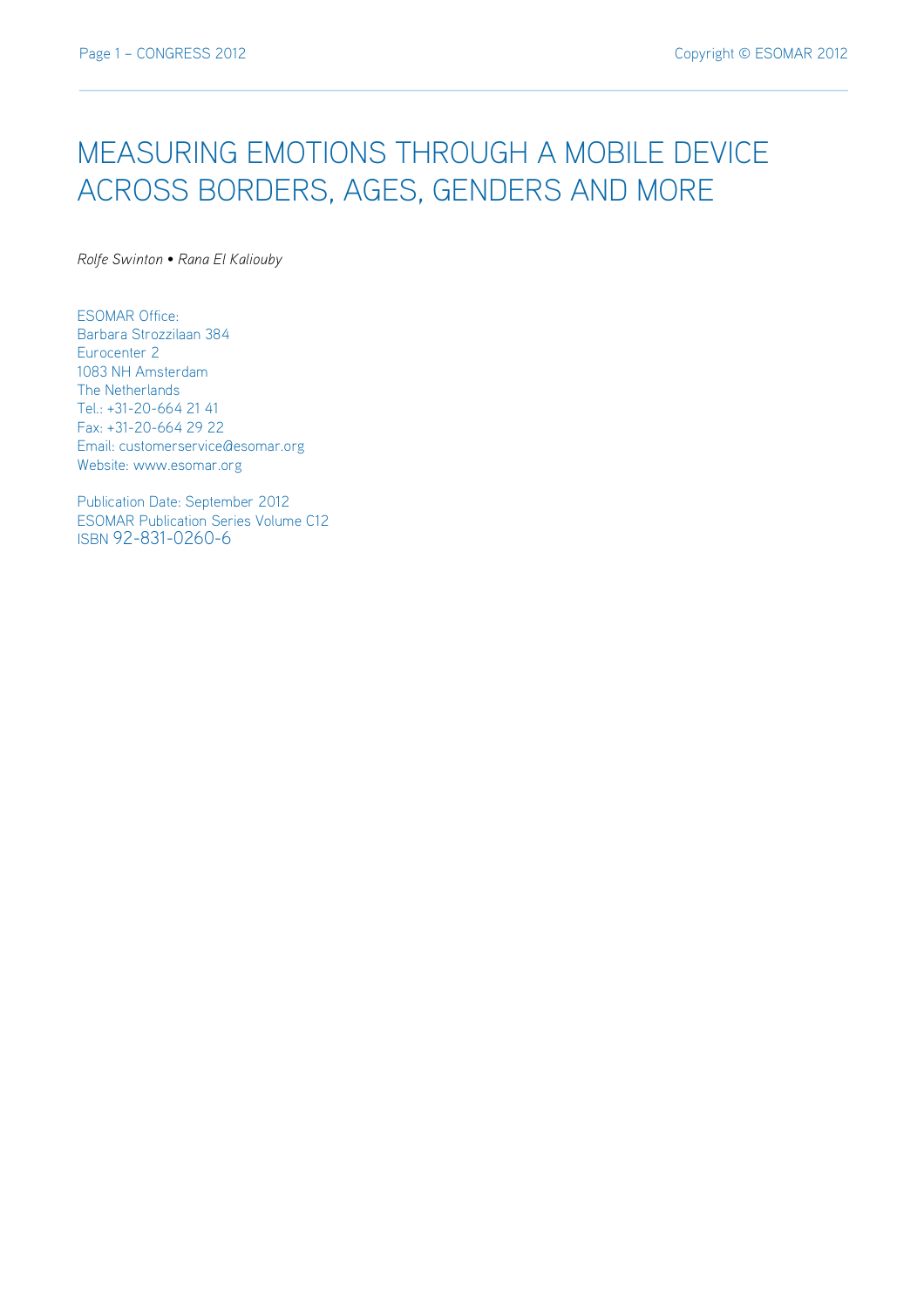## COPYRIGHT

All rights reserved. No part of this publication may be reproduced, stored in a retrieval system of any nature, or transmitted or made available in any form or by any means, electronic, mechanical, photocopying, recording or otherwise, without the prior written permission of ESOMAR. ESOMAR will pursue copyright infringements.

In spite of careful preparation and editing, this publication may contain errors and imperfections. Authors, editors and ESOMAR do not accept any responsibility for the consequences that may arise as a result thereof. The views expressed by the authors in this publication do not necessarily represent the views of ESOMAR.

By the mere offering of any material to ESOMAR in order to be published, the author thereby guarantees:

- that the author in line with the ICC/ESOMAR International Code of Marketing and Social Research– has obtained permission from clients and/ or third parties to present and publish the information contained in the material offered to ESOMAR;
- that the material offered to ESOMAR does not infringe on any right of any third party; and
- that the author shall defend ESOMAR and hold ESOMAR harmless from any claim of any third party based upon the publication by ESOMAR of the offered material.

Published by ESOMAR, Amsterdam, The Netherlands *Edited by: Deborah S. Fellow*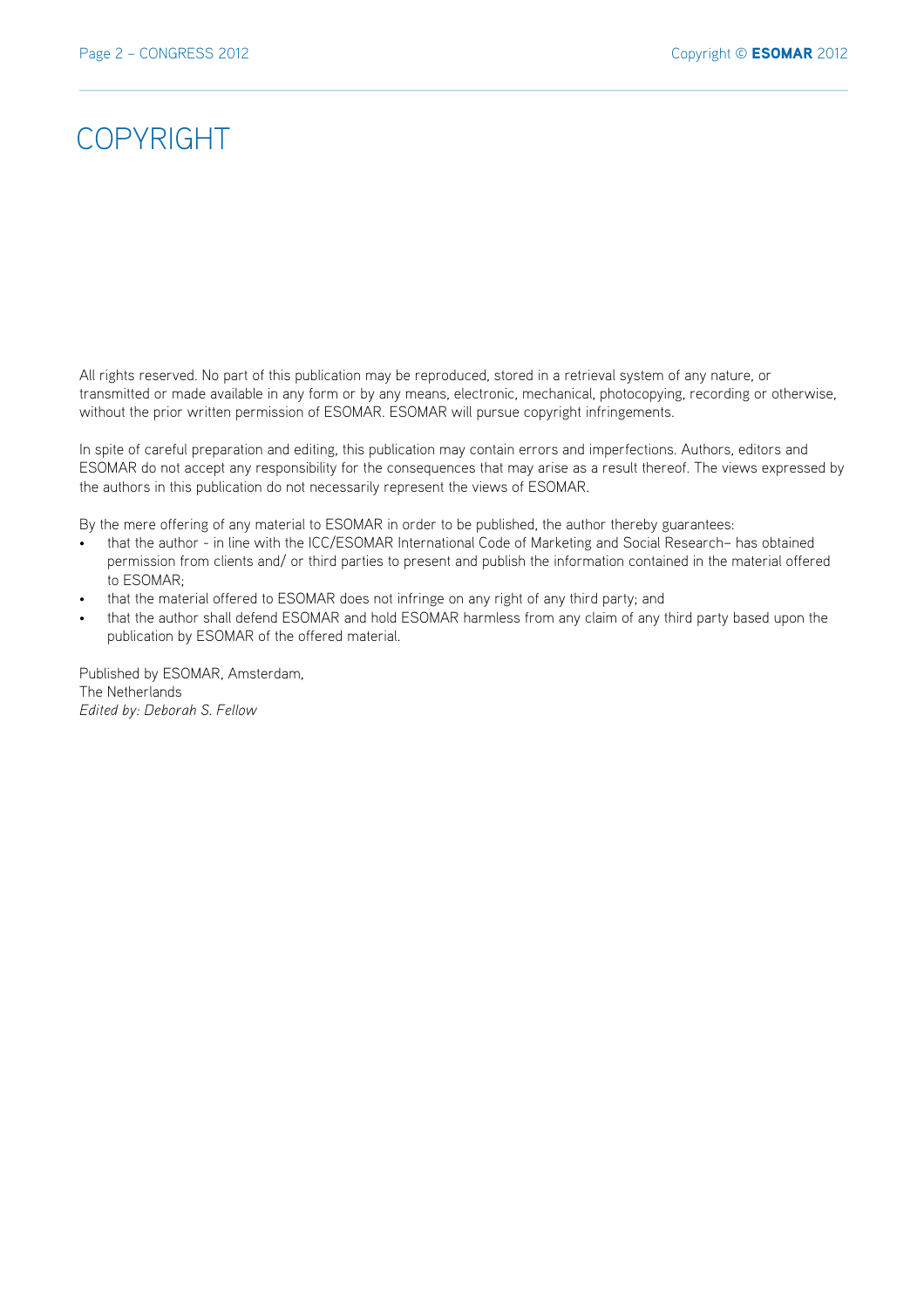## ABOUT ESOMAR

ESOMAR is the essential organisation for encouraging, advancing and elevating market research worldwide.

With more than 4,900 members from over 130 countries, ESOMAR's aim is to promote the value of market and opinion research in illuminating real issues and bringing about effective decision-making.

To facilitate this ongoing dialogue, ESOMAR creates and manages a comprehensive programme of industry specific and thematic events, publications and communications, as well as actively advocating self-regulation and the worldwide code of practice.

ESOMAR was founded in 1948.

#### ABOUT ESOMAR MEMBERSHIP

ESOMAR is open to everyone, all over the world, who believes that high quality research improves the way businesses make decisions. Our members are active in a wide range of industries and come from a variety of professional backgrounds, including research, marketing, advertising and media.

Membership benefits include the right to be listed in the ESOMAR Directories of Research Organisations and to use the ESOMAR Membership mark, plus access to a range of publications (either free of charge or with discount) and registration to all standard events, including the Annual Congress, at preferential Members' rates.

Members have the opportunity to attend and speak at conferences or take part in workshops. At all events the emphasis is on exchanging ideas, learning about latest developments and best practice and networking with other professionals in marketing, advertising and research. CONGRESS is our flagship event, attracting over 1,000 people, with a full programme of original papers and keynote speakers, plus a highly successful trade exhibition. Full details on latest membership are available online at www.esomar.org.

## CONTACT US

ESOMAR Eurocenter 2 Barbara Strozzilaan 384 1083 HN Amsterdam The Netherlands Tel.: +31 20 589 7800 Email: customerservice@esomar.org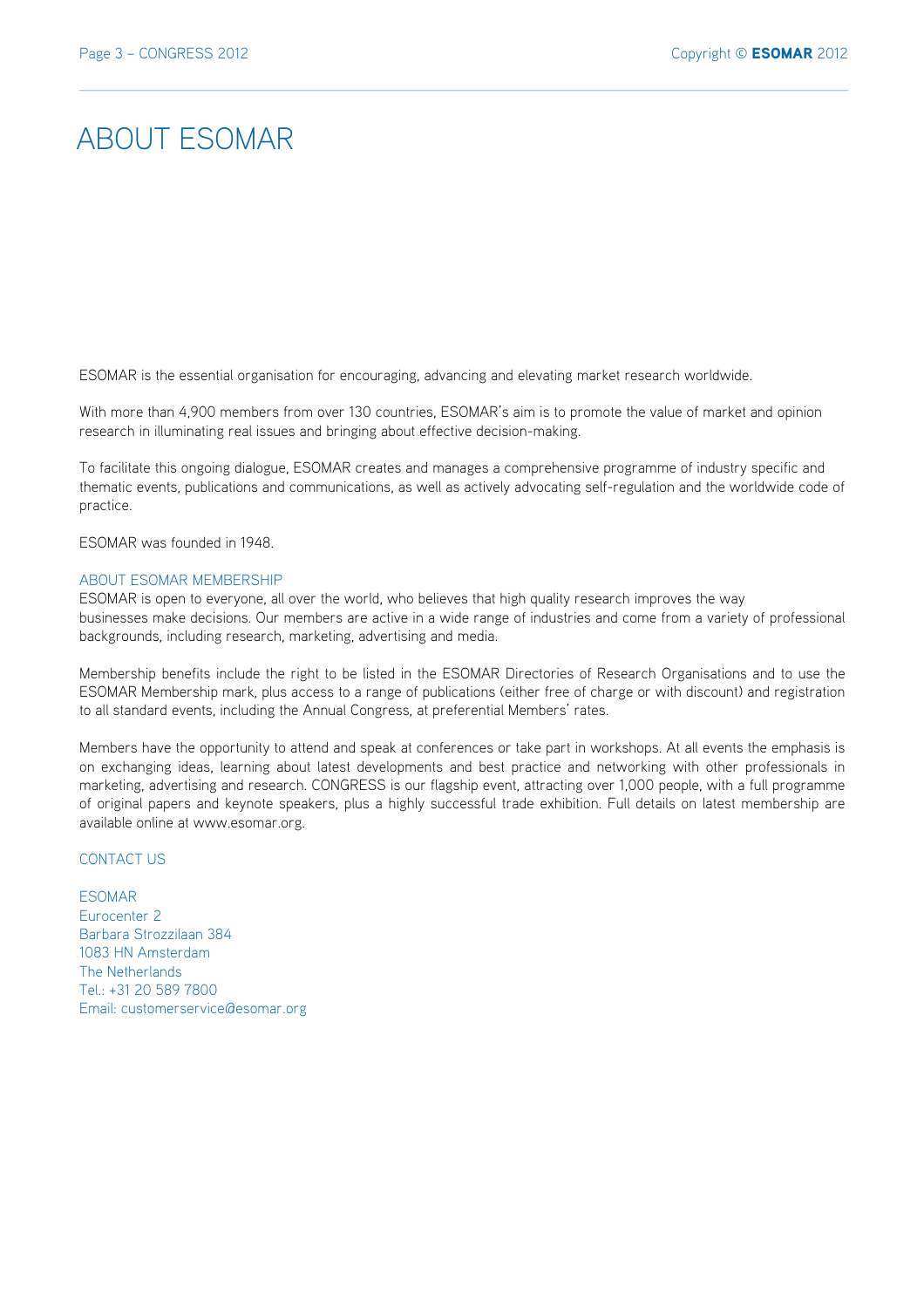# MEASURING EMOTIONS THROUGH A MOBILE DEVICE ACROSS BORDERS, AGES, GENDERS AND MORE

*Rolfe Swinton • Rana El Kaliouby*

#### **PREFACE**

Measuring emotion is no longer solely the domain of desktops, or laptops for that matter. Mobile devices have increasingly become a robust platform in which to capture consumer insight into ads and other forms of media. Mobile devices are ubiquitous and are ideal for delivering rich media while capturing people's response to the media. This enables advanced computer vision technology to identify the facial expressions captured in the face videos and to map these expressions to emotional states such as enjoyment, confusion, surprise and attention. This paper documents an iterative process to develop, test, and validate the use of mobile as a powerful way to test ad recall and to assess the emotional impact a given ad has on a group of people through facial coding. This paper shares findings from initial iterations, namely testing ad recall of a battery of TV ads in Brazil and other emerging markets, and then proceeds to test six ads in the beverage category in two cities in India (Hyderabad and Delhi), highlighting differences in ad responses by demographics and location. This innovative use of mobile devices creates many opportunities for innovation in market research.

#### **INTRODUCTION**

While there is little question that mobile is important, there are lingering concerns around how representative mobile users are compared to the general population. Mobile gives us access to representative audiences with ever-greater ease compared to any other means. Figure 1 shows that there are over 5.3 billion mobile subscriptions globally, which represents a penetration rate of 77% of the world's population. Of these 5.3 billion mobile devices, 1.3 billion are cameraready<sup>1),2)</sup> and 73% (or 3.8 billion) are based in emerging markets. Moreover, Internet traffic is shifting to mobile across the world and is now at 10%. In emerging markets, however, the majority of Internet traffic is coming from mobile, not PC, use.



## **FIGURE 1, 5.3 BILLION MOBILE PHONE SUBSCRIPTIONS (73% OF THE WORLD'S SUBSCRIPTIONS) ARE IN EMERGING MARKETS**

*Source: Mashable "Why Mobile Ads in Emerging Markets are the Future", April 2012*

An example is India (see figure 2) where mobile Internet traffic has now surpassed PC-based Internet traffic. With this shift, it becomes clear that the dominant way to reach consumers will be via mobile. The trends impacting India only indicate where the rest of the market is going. In addition, of the 5.3 billion mobile devices, 1.3 billion are camera phones, indicating that cameras are becoming ubiquitous.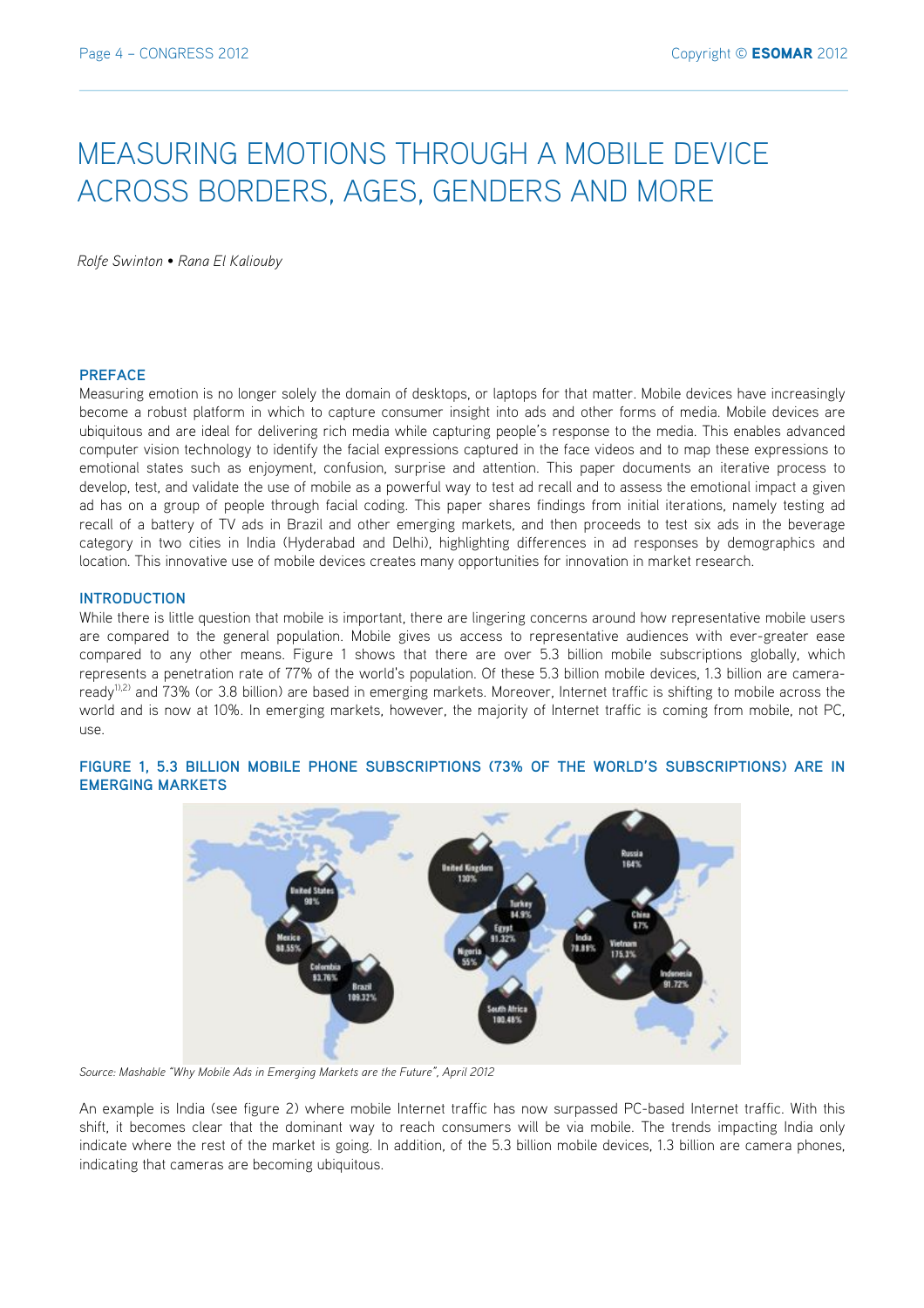#### **FIGURE 2, INDIA INTERNET TRAFFIC BY TYPE: DESKTOP VS. MOBILE, 12/08 – 5/12**



*India mobile Internet traffic surpasses that on the desktop. (Source: StatCounter Global Stats, Mary Meeker, KPCB, May 2012).*

#### **THE CORE CHALLENGE: TRADITIONAL MARKET RESEARCH NOT MEETING RESEARCH NEEDS**

In 2009, a Fortune 100 client was expressing discontent at the then-current methodology to measure advertising recall in emerging markets, namely by presenting illustrative storyboards of ads to consumers (see figure 3). The client felt that there had to be a better way to actually present consumers with the real ads. But how best to do that? It was (and still is!) quite challenging to get a representative sample in an emerging market where computer and Internet penetration is at relatively low levels. Thus, recruiting people online wasn't a viable option. The research agency and client posited a question: would it work to interview consumers on the street and show them a video via a mobile device, which is inherently more portable and less prone to theft than a laptop might be?

#### **FIGURE 3**



*(left) Before: Traditional approach to testing advertising recall in emerging markets uses storyboards of ads and self-report; (right) After: Lumi Mobile and Affectiva team up to present ads via a mobile device while capturing the consumer's emotional reactions to the ads*

Another challenge with emerging markets is that participants are less likely to self-report their true emotion due to cultural norms. For example, when prompted if they "liked the ad", participants in countries like India and China are more likely to respond positively in order to please the interviewer. Thus, a more objective measure of response to the ad is needed. What if in addition to self-reported measures of recall we could also measure emotional responses to the advertising? Wouldn't that be powerful?

Answering this question prompted a process that took two years to answer in full and culminated in a solution for ad testing and tracking in emerging markets. We share our learnings and findings harvested from this two-year endeavor.

The client's problem presented an opportunity for us to test a methodology of using mobile as a way to deliver content to consumers, measure recall as well as emotional responses. By using a mobile device that delivers the actual advertisement to anyone in the street and captures natural responses, we could look at replacing traditional delivery of content via printed storyboards (which don't really give a respondent the full feeling of the ad given that it is static and without sound) or via PC (which are not available easily in all markets nor very easy to carry around on a street).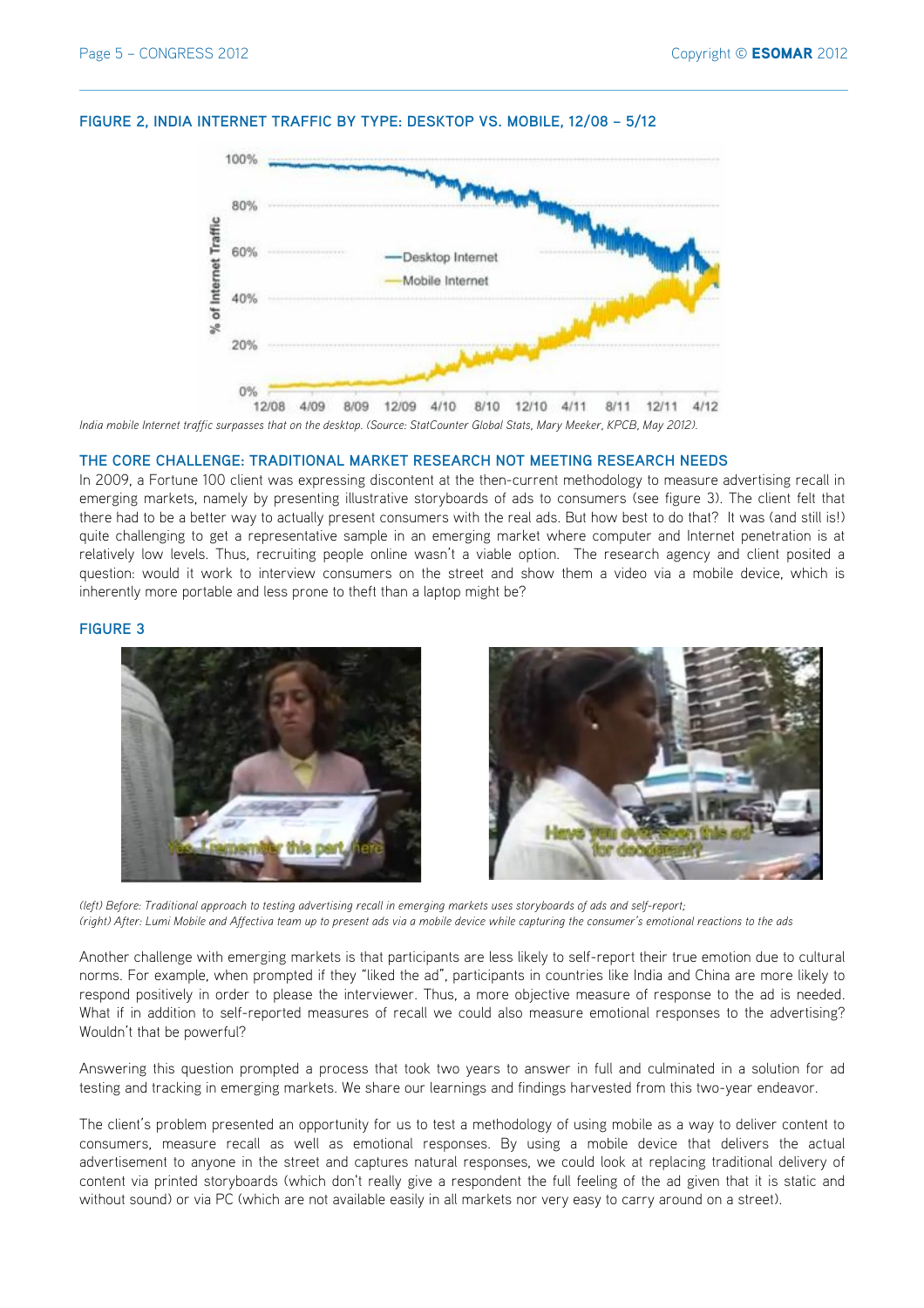Our objectives were to test that mobile would be as effective, if not more so, as a way to track ad effectiveness when compared to traditional measurement methodologies.

What are the big lessons from this paper we want you to take away?

- Trying a new research methodology, especially when using mobile, should not be a daunting or costly experience. We show how it is possible to get to a minimum viable product as efficiently as possible to test a new approach;
- New mobile methodologies work in emerging markets as well, if not better than, in developed economies;
- With the growth of a range of specific technology skills and areas of expertise, partnering is a great way to make great things happen fast, in this case Lumi and Affectiva leveraged each other's strength, namely mobile and emotion measurement respectively, to quickly bring a solution to market.
- Measuring emotions with facial coding is now possible on mobile devices and enables unobtrusive emotion measurement in a scalable way.
- Facial coding gave a moment-by-moment analysis of scenes that elicited an emotional response, as well as yielded ad-level insights into ad effectiveness.

The rest of the paper shares our learning and findings throughout this endeavor. Our first iteration and minimum viable product focused on the use of mobile phones to test ad recall – a validation study was conducted in Brazil to test V1.0. We then increased the scope of the problem and implemented a solution that measures emotion responses to the ad via mobile using Affectiva's facial coding platform. We validated this on a large-scale study in two cities in India. We share our finding from this study and discuss our plans to scale to multiple markets.

#### **CHALLENGE 1: CAN YOU USE MOBILE TO TEST AD RECALL?**

For a number of years, the standard research methodology for testing ad recall in emerging markets has been to present participants with an illustrated storyboard of an ad in order to test the recall of that given ad. The technique required little technology and was very portable. Moreover, it was tried and tested. That said, the clients of the service were beginning to question the methodology, especially given the options to use more technology-based, objective measures.

Our research clients needed to move their approach forward. They sought out Lumi to provide mobile-based tools that could deliver ad content to the field workers in any geography but have the distribution of the ads managed easily, from a central location. Lumi's mobile-centric data collection platform was designed to span device type from simple feature phones to the latest smartphones and tablets. For this first test we used Nokia E71 Symbian device – a common mobile device, relatively inexpensive, durable, with a long battery life – ideal for fieldwork.

In order to create a sufficiently good service to test, we took a careful look at what was essential to validate the approach, and create a minimum viable product (MVP). Thus, we were very clear on the scope. Rather than trying to move the entire research process to the mobile device including the survey itself, the CAPI management tools, quota management tools, etc., we focused on solving the core problem: whether or not we could successfully move the process of ad testing from using portable, illustrated storyboards as the ad recall stimulus, to giving a respondent a mobile device and headphones to serve the ad stimulus.

With that approach, we were able to test, side by side, the quality of data gathered in the traditional ad recall test versus the new methodology. We also had a number of clear metrics beforehand we were testing against (frequency of recall of the ad, recall of the actual brand, recall of the offer all via the traditional approach compared to the new approach), which allowed us to gather important lessons on exactly what was needed to improve the service so that it could scale to serve multiple markets.

By focusing only on core outcomes, we were able to bring a product relatively quickly, that exceeded the client requirements for performance for ad recall testing. This process was then more easily extended to test new areas of functionality including emotional measurement made possible by the Affectiva facial coding technology.

#### **AD RECALL TESTING METHODOLOGY TAKES A STEP AHEAD**

Over a period of several months we tested side by side ads presented via: 1) the still / storyboard format; and 2) full video ads via the mobile device.

Over the period of the test 547 different full video ads and their related storyboards were tested side by side to consumers stopped in the street (see figure 3). The hypothesis going into the test was that people would have better recall when presented with a real and full ad. The results were on trend, but more subtle.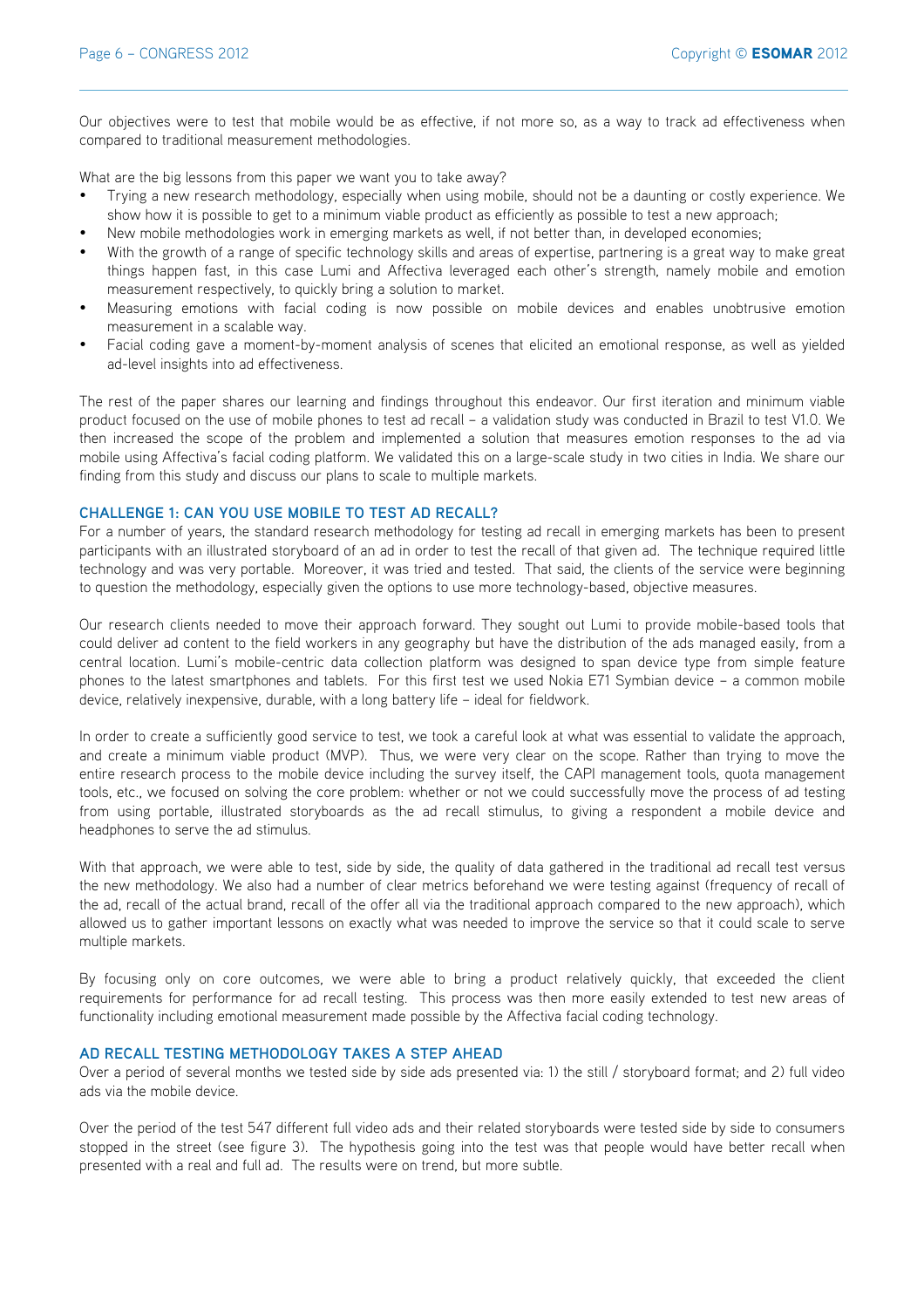**TABLE 1**

The still average recognition level was 65% (with any given ad ranging from 45%-78%) and for video ads it was 78% (with any given ad ranging from 28%-93%). Thus the first conclusion was that on average with mobile we were able to identify more recognisers (and with the average plan aiming to reach as much of the 100% of the target sample as possible, the higher level makes intuitive sense). The second conclusion was that we were able to see a wider range of country averages (from 28% in one country to 93% in the next) meaning greater discrimination.

Further analysis then looked at the data by the spend levels.

Ads were sorted by range of ad spend which is used as a proxy of advertising frequency. There were six bands of advertising frequency used (see table 1).

| 100LL 1            |                               |                                 |  |  |
|--------------------|-------------------------------|---------------------------------|--|--|
| Ad Frequency Bands | Level of Storyboard Ad Recall | Level of Mobile Video Ad Recall |  |  |
| 101-300            | $X\%$                         |                                 |  |  |
| 301-500            | $X - 3\%*$                    | $Y + 19\%$                      |  |  |
| 501-700            | $X + 4\%$                     | $Y + 29%$                       |  |  |
| 701-1000           | $X + 6\%$                     | $Y + 43%$                       |  |  |
| 1001-2000          | $X + 14\%$                    | $Y + 45%$                       |  |  |
| $2000+$            | $X + 13\%$ *                  | $Y + 54%$                       |  |  |

*\* Note – there is a decrease of 3% at the second spending band and another 1% decrease of recall at the highest spending band in the storyboard test.*

What we found through the comparison that with the storyboard approach, the data was mixed, with inconsistent declines in the second lowest band as well as the highest band and only an 18% spread from lowest to highest score. With the mobile video test there was generally a continual positive gain across the bands, growing with each band of additional spend test. Overall the mobile video test gave a 54% point difference between the lowest band of spend and the highest with a clear correlation between the volume of advertising and the level of recall whereas the storyboard test gave only an 18% spread. A simple sniff test showed the mobile test data was giving a more accurate read on recall overall and gave a more useful and discriminating read when individual ads were compared.

We took further lessons from the initial tests and were able to apply those in subsequent iterations of the platform that is now serving ads for testing in over 15 countries (with nearly as many languages) and hundreds of thousands of ads being presented each month. The approach worked, and with the lessons learned and applied, it has scaled nicely and is delivering regular, strong data on the levels of recall across campaigns, across markets.

Challenge 1 down, but how to add another dimension to the measurement? How could we start to use mobile to capture another metric entirely to better gauge how consumers were actually responding to the ads?

Now we moved to Challenge 2 – seeing if we could use mobile in an emerging market to measure emotional responses.

#### **CHALLENGE 2: CAN YOU TEST EMOTIONAL RESPONSE TO ADS IN EMERGING MARKETS?**

Emotions have been scientifically shown to drive brand loyalty, impact recall, and influence purchase decisions (Ambler and Burne, 1999). Yet measuring emotions in an objective way is tricky! Because the effects of ads are often implicit, sometimes even subliminal, many people may find it hard to articulate the impact of an ad or map their experience to a number on a scale. Thus, traditional self-reported measures, while convenient, require participants to think about and report their feelings, and so are often biased by participants' cognitive filters. Self-report methods are particularly challenging in emerging markets where participants are less likely to share their true emotion. Most neuromarketing approaches such as brainwave measurement are obtrusive, lab-based, hard to scale and very expensive, making it especially hard to apply such technologies in developed markets, never mind emerging markets where it becomes untenable.

What is needed is an objective measure of emotion that is both unobtrusive and scalable. Facial coding is just that. It provides a moment-by-moment measure of visceral emotional responses to content; it is unobtrusive (participants only need to turn the webcam or handheld camera on) and, by leveraging the ubiquity of camera phones, it is very scalable.

#### **THE FACE PAINTS A RICH CANVAS OF EMOTIONAL RESPONSE**

The face is a primary channel for communicating emotion. Our facial muscles, which are driven by the brain's emotion center, generate thousands of facial expressions that communicate a wide range of emotions (Rinn, 1984). In advertising, the presence and intensity of facial responses correlate strongly with increased ad recall (Hazlett and Hazlett, 1990).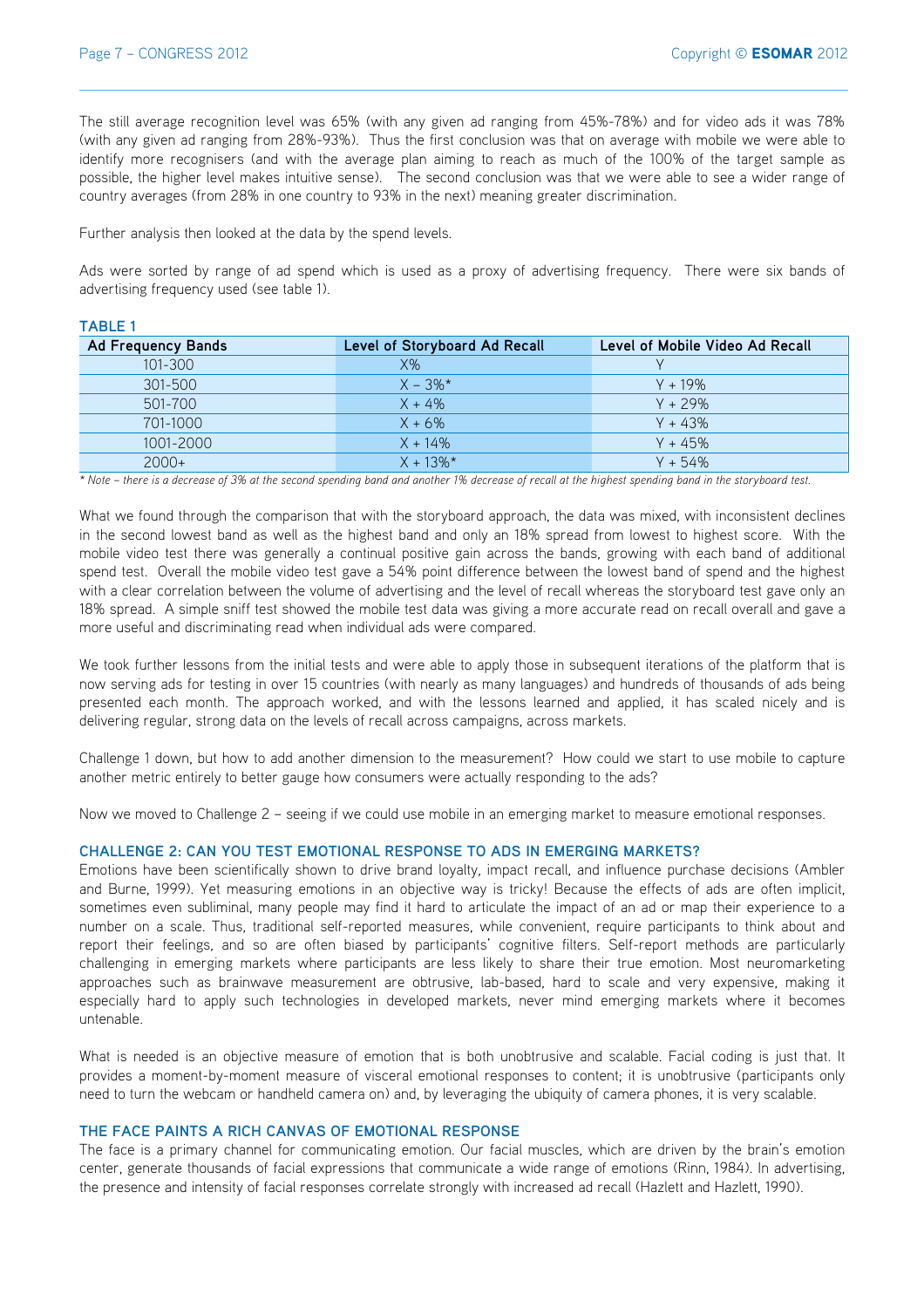The facial action coding system (FACS) is the gold standard for describing facial movements (Ekman and Friesen, 1978). FACS is a catalogue of 44 facial actions that correspond to each independent movement of face's 27 muscles. These action units combine to create thousands of unique and meaningful facial expressions, such as a smile or eyebrow raise, which in turn portray a wide range of affective and cognitive states like interest and confusion. FACS enables the measurement and scoring of facial activity in an objective, reliable and quantitative way. It can also be used to discriminate between subtle differences in facial motion. Manual coding of facial video requires extensive training and is a laborintensive task. It takes over 100 hours of training to become a certified FACS coder and between one to three hours of coding for every minute of video - certainly not practical for consumer market research.

FACS provides an objective method for scoring faces, but it does not tell you the meaning of that facial expression. A number of emotion models exist for mapping facial expressions to emotions; the discrete model and dimensional model are among the most popular. In the dimensional approach, emotions are represented on continuous axes such as valence (positive to negative) and arousal (high to low). In the discrete approach, specific emotions states are measured. In 1972, Paul Ekman proposed six discrete emotions as being basic and universal - anger, disgust, fear, happiness, sadness and surprise. The prototypic facial expressions of these basic emotions have dominated the research literature for many years; indeed many emotion measurement solutions focus exclusively on these six "Ekman" faces.

It is now widely acknowledged that humans communicate a much wider and nuanced range of emotions via the face. In fact, Ekman later extended the list of basic emotions to include contempt, pride and embarrassment (Ekman, 1999). Our faces also portray cognitive states such as confusion, thinking and worry. Also, there are multiple ways to express a single emotional state not just a prototypic face. For example, the "Ekman" face of disgust represents only a single prototypic facial expression of disgust but there are many other ways a person's face can show disgust.

## **AFFECTIVA'S FACIAL EMOTION MEASUREMENT TECHNOLOGY**

Over the past 15 years, there has been significant progress in automated facial expression analysis (Zeng et al, 2008, Robinson and el Kaliouby, 2010). For the past decade, Affectiva's team has been at the forefront of this research, pushing the state-of-the-art of this technology and applying it to a host of real-world applications from autism (Madsen et al, 2008) to advertising (McDuff et al, 2012).

## **FIGURE 4, EXAMPLES OF FACIAL RESPONSES CAPTURED BY AFFECTIVA'S FACIAL CODING TECHNOLOGY (AFFDEX)**



ENJOYMENT & LIKE



Lowered a CONFUSION & DISLIKE



BURPRISE & SHOCK



(DIS) ENGAGEMENT



Nose wrinkles DISGUST



Squint CONFUSION

*.*



Eyes Wide **SURPRISE** 



Asymmetric smile **SKEPTICISM** 



Lip pucker **THINKING** 



Lip de SADNESS & DISLIKE

Using computer vision and machine learning, Affectiva's facial coding technology, Affdex, automates the recognition of emotions. Video from a webcam is streamed in real-time to Affectiva's cloud where it is automatically analyzed. First, Affdex extracts important regions on the face (e.g., mouth, eyebrows), then analyzes the movement, shape and texture composition of these features to identify the facial action units. Emotion states are detected in real-time, aggregated across individuals and presented on a dashboard that allows playback of the ad synchronized with the emotion response.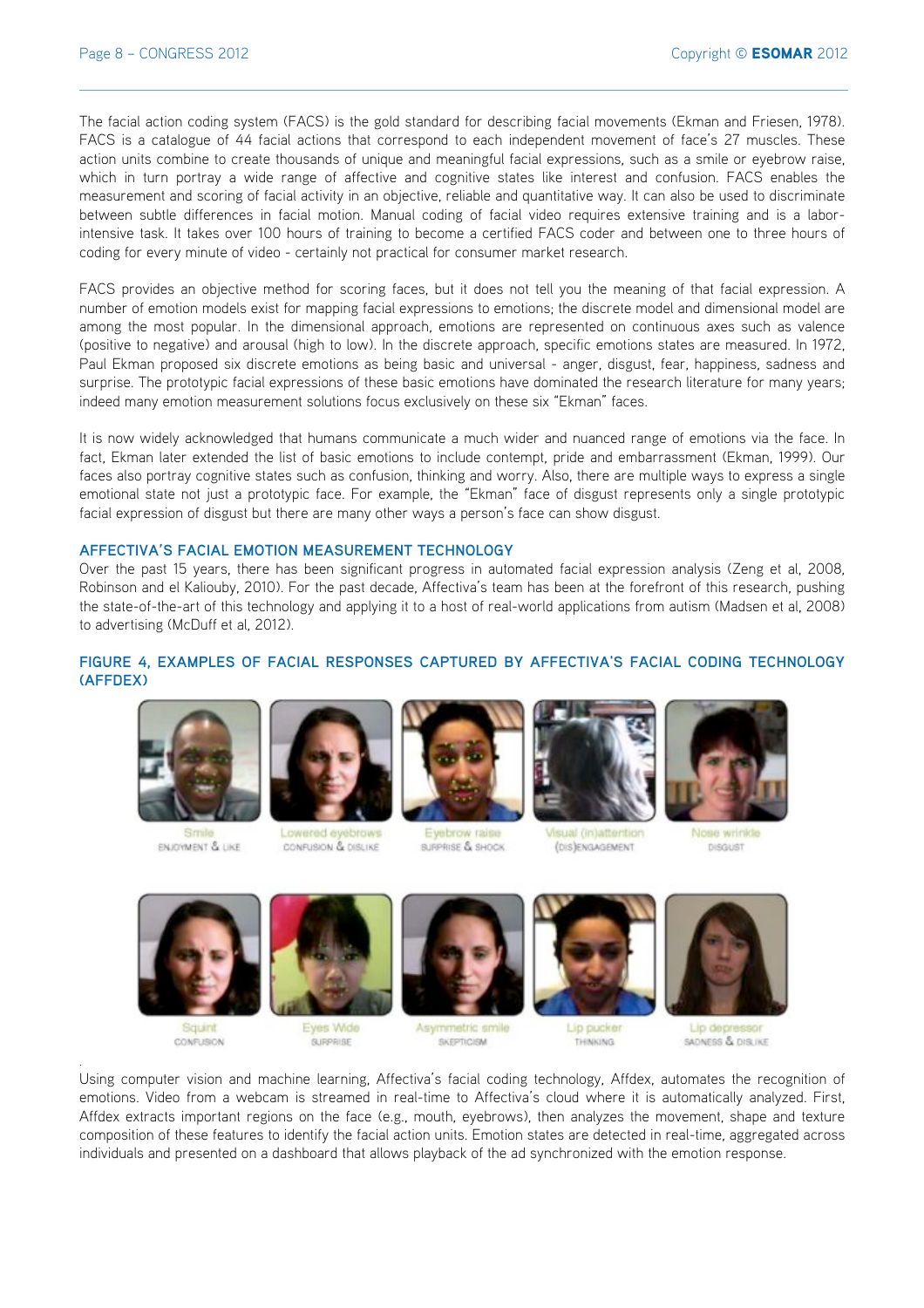#### **EMOTION METRICS TAILORED FOR MARKET RESEARCH**

Affdex goes beyond the Ekman six and deals with emotions that are most relevant to market research, e.g. doubt/skepticism. Affdex also captures the many ways people communicate an emotional state. For example, Affdex will capture multiple facial expressions of disgust, not just the prototypic Ekman face of disgust. Examples of facial responses captured by Affdex are shown in figure 4, and include emotion states such as enjoyment, surprise, disgust and cognitive states such as attention and confusion. Affdex also captures continuous measures of emotion including valence, a measure of how positive or negative an experience is, and expressiveness, a measure of how emotive people are, while watching an ad.

To get real insight from these emotional measures, you also need a comparative benchmark. Emotional normative data is essential to providing meaning and context for an emotional measure. Without the context of a norm, an emotional score is just a number. The combination of the score and the norm is what delivers value.

#### **QUALITY EMOTIONAL INSIGHTS REQUIRE ROBUST, ACCURATE ALGORITHMS**

Machine learning algorithms require facial image examples to train and test. These images can be posed (actors enacting a particular emotion) or spontaneous (naturally occurring facial expressions). Posed and spontaneous emotions originate from different parts of the brain creating inherent differences between the looks of both. Also, posed expressions are typically exaggerated; while spontaneous expressions captured in the wild are often more fleeting and subtle. Machine learning algorithms that are trained on posed facial expressions perform poorly on spontaneous expressions.

Affectiva has accumulated the world's largest repository of natural facial responses to ads collected in the "wild" (e.g., via mobile devices in public places or people's homes). At the time of writing, Affectiva's repository exceeds 100,000 facial videos or over 70 million facial frames that cover responses from over 20 countries. (See figure 5.)

## **FIGURE 5, AFFECTIVA'S AFFDEX FACIAL CODING HAS BEEN USED IN OVER 20 COUNTRIES TO TEST ADS, INCLUDING THE US, UK, GERMANY, SPAIN, ITALY, MEXICO, CHINA, INDIA AND OTHERS**



The power of the repository has resulted in Affdex facial metrics which are validated to perform over 90% or higher on standard academic benchmarks as well as natural facial videos collected from webcams in the wild (e.g., from mobile devices or in people's homes). This data warehouse, the largest in the world, also enables continuous improvement of the Affdex emotion measures, so that they become more accurate and nuanced.

#### **VISUALIZING EMOTIONAL RESPONSES OF THE CROWD**

The Affdex metrics are aggregated and displayed on a dashboard that allows playback of the ad synchronized with the emotion metrics (see figure 6). Facial responses are split by exposure, demographics and survey responses, providing new insights into ad effectiveness and ad recall. A public demonstration of Affdex is available at http://www.affectiva.com/tryit. The dashboard enables the research team to easily identify: 1) scenes that participants disliked or found confusing; 2) positive reactions at brand reveal scenes, 3) ads where positive valence increased during the ad; 4) differences in responses with multiple exposures to the ad.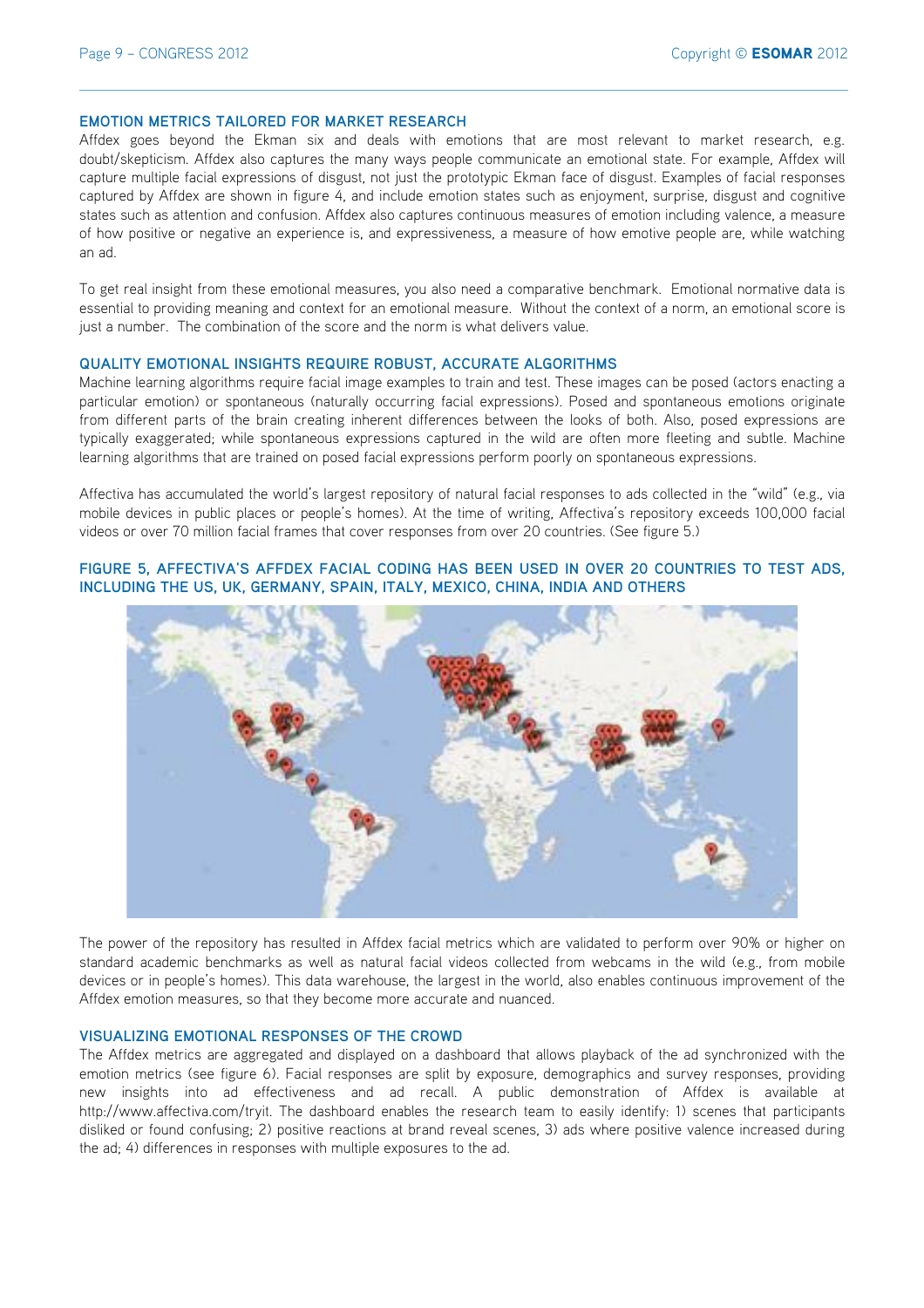**FIGURE 6, WEB-BASED DASHBOARD ENABLES REAL-TIME EXPLORATION OF MOMENT-BY-MOMENT EMOTION RESPONSES BROKEN DOWN BY GENDER, AGE, CITY AND OTHER SELF-REPORTED MEASURES SUCH AS USAGE**



#### **PILOTING A NEW METHODOLOGY & TECHNOLOGY IN INDIA**

To test the feasibility of capturing recall and emotion responses using a mobile device, we conducted a pilot study in India, which was funded by Millward Brown. Using the process depicted in figure 7, we tested the response of 300 participants to six ads in the beverage category across two cities in India: Hyderabad and Delhi, for a total of 1800 facial videos and self-reported responses.

## **FIGURE 7, THE INTERVIEWING, DATA COLLECTION AND DATA PROCESSING WORKFLOW**



Interviewers first asked participants if they were willing to share their facial responses (in this particular pilot, we asked for permission to publicly share the facial videos). Interviewers then gave participants a mobile device to hold, on which they watched ads while the phone's forward facing camera captured the participants' facial expressions. After viewing each ad, they were asked three questions on the mobile device: "Do you remember seeing this ad on TV before?", "How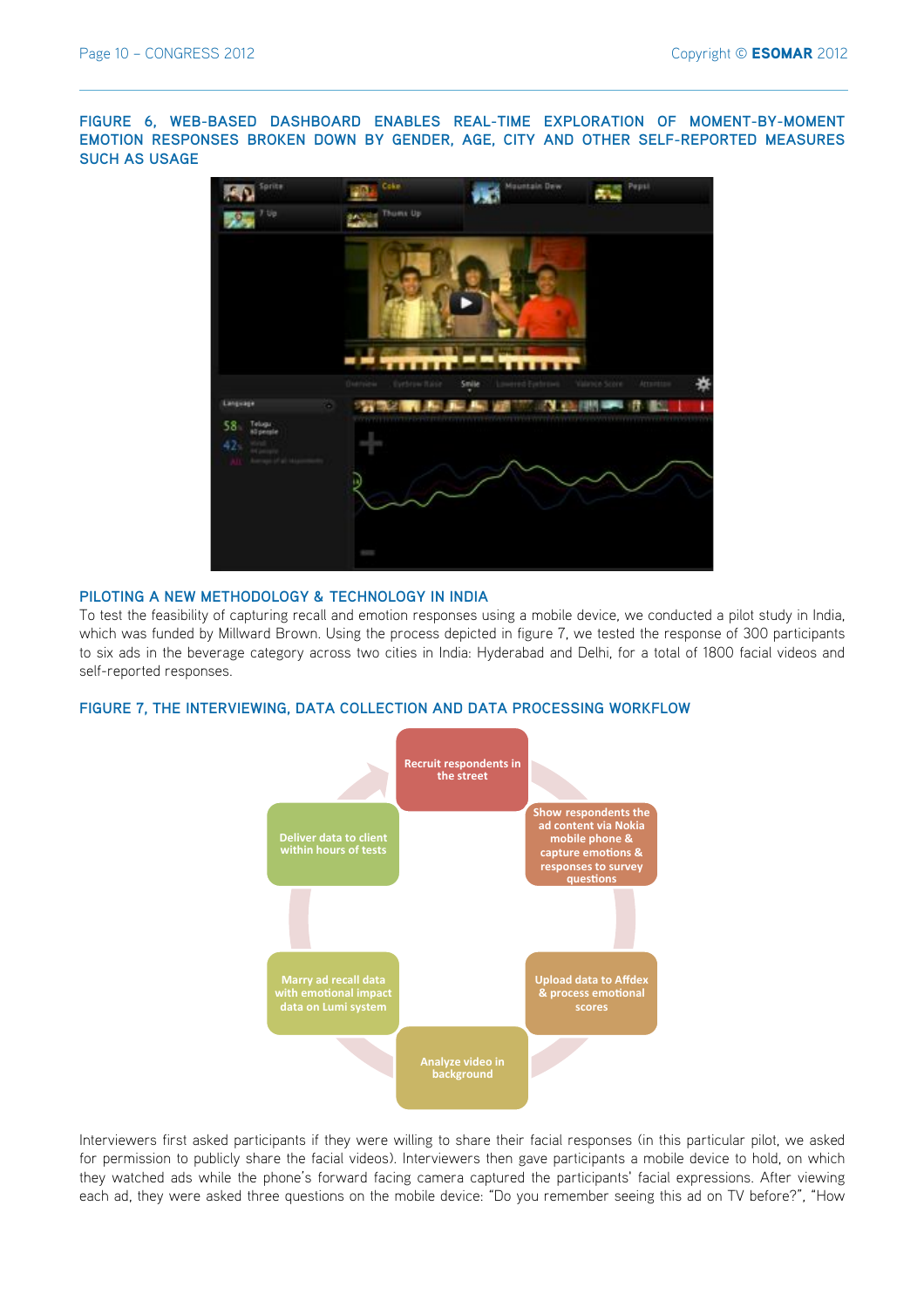much would you enjoy seeing this advert each time you see it on TV?", "How much do you remember this seeing this ad before".

The face video was time-code synced with the ad being played and stored on the device. At the end of the day, the interviewer uploaded facial videos to the Lumi system, along with the self-report responses. Once on Lumi's system, the facial videos were then sent to Affectiva's Affdex platform for processing in the cloud (see figure 8). All this is done automatically, without any need for manual intervention.

## **FIGURE 8, INTEGRATING MOBILE DATA COLLECTION WITH FACIAL CODING WITH AFFDEX-LUMI**



In line with a minimalist approach focusing only on key objectives, we identified exactly three objectives of the pilot – all of which were successfully met.

**Objective 1: Is the facial video quality from a mobile device good enough?** One of the primary goals of the pilot was to determine the feasibility of capturing facial video from a mobile device with sufficient quality to be processed by Affdex.

Our initial tests yielded videos that did not have sufficient face coverage to be accurately tracked; less than 50% of the videos were usable by Affdex. Figure 9 shows the main reasons for the low quality, including poor framing with the camera view, poor lighting and occluded faces. We thus had to iterate with the interviewers on the ground to ensure that we got better quality videos. After several iterations (shown in figure 10), we were able to get to over 90% of usable videos. We compiled a checklist of best practices that we shared with interviewers to ensure high quality facial videos moving forward.

## **FIGURE 9**



*One of the main technical challenges of the Lumi-Affectiva pilot was helping the participants properly framing their faces into the camera view. The main problems included non-frontal poses, lighting and multiple faces in the frames, cropped faces, etc.*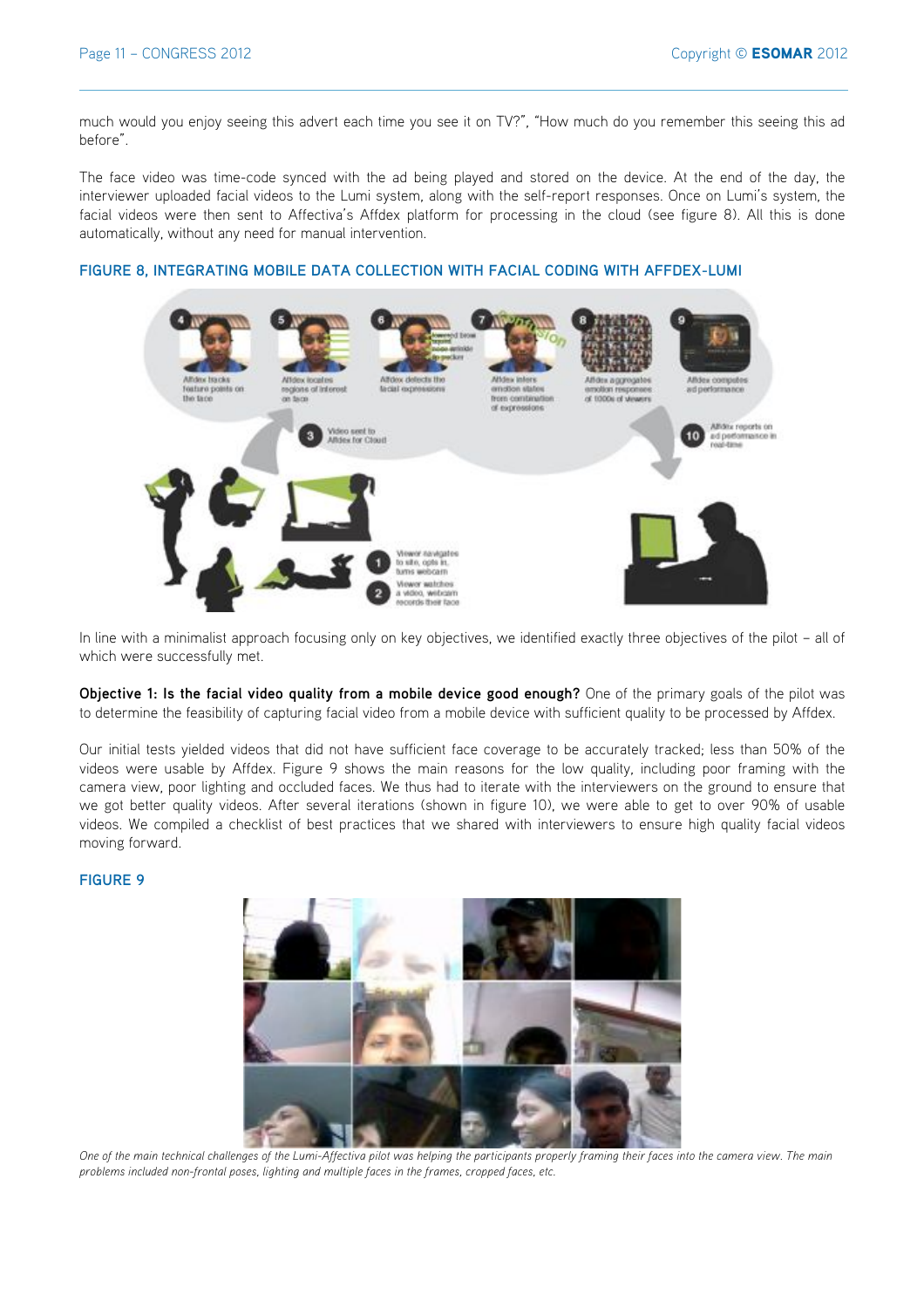#### **FIGURE 10**



*(Left) acceptable facial responses in Delhi (Hindi) vs. (Telugu);* 

*(Right) the iterations we went through going from less than 50% usable facial videos to over 90%.*

**Objective 2: Will people emote in response to the ads?** Our next objective was to validate that the participants where indeed "emoting" while watching the ads on a mobile device, and that Affdex is able to accurately capture these facial expressions. Figure 11 shows the range of facial expressions we observed in response to the ads and which led us to conclude such validation was possible.

## **FIGURE 11**



*After several iterations, we went from only 20% of the facial videos being usable to over 90% inclusion rate. We were also able to demonstrate a range of*  facial expressions, from expressions of enjoyment to surprise, disgust and confusion. Note that how the videos were often taken outdoors, or in people's *homes with variable lighting. Also note that all participants gave permission to share their face publicly.*

**Objective 3: Will the aggregated dashboard provide meaningful insights on the participants' emotional responses to the ads?** The intent of this objective was to demonstrate the aggregated responses on a dashboard to enable the comparison of results to the existing methodologies used to measure emotional responses alongside their rates of ad recall.

One of the cool things about this approach is that the combined Lumi-Affectiva platform provides fast turnaround of data, without the need for manual intervention. The dashboard resulting from this pilot is available at: http://labs.affectiva.com/mblumi.

We demonstrated that we were able to achieve an accurate and actionable measure of emotional responses to advertising as delivered through mobile devices. We were also able to demonstrate how different ages, genders, ethnicities and other variables affected responses. (See figure 12.)

One question that research agencies and brands have is whether different demographics respond in the same way to the ads. In our case, the Millward Brown client services teams were curious whether the two cities respond in the same way to the different ads. We demonstrated, at a scene-by-scene level, clearly different responses to the same ads, which was not captured at the self-report level.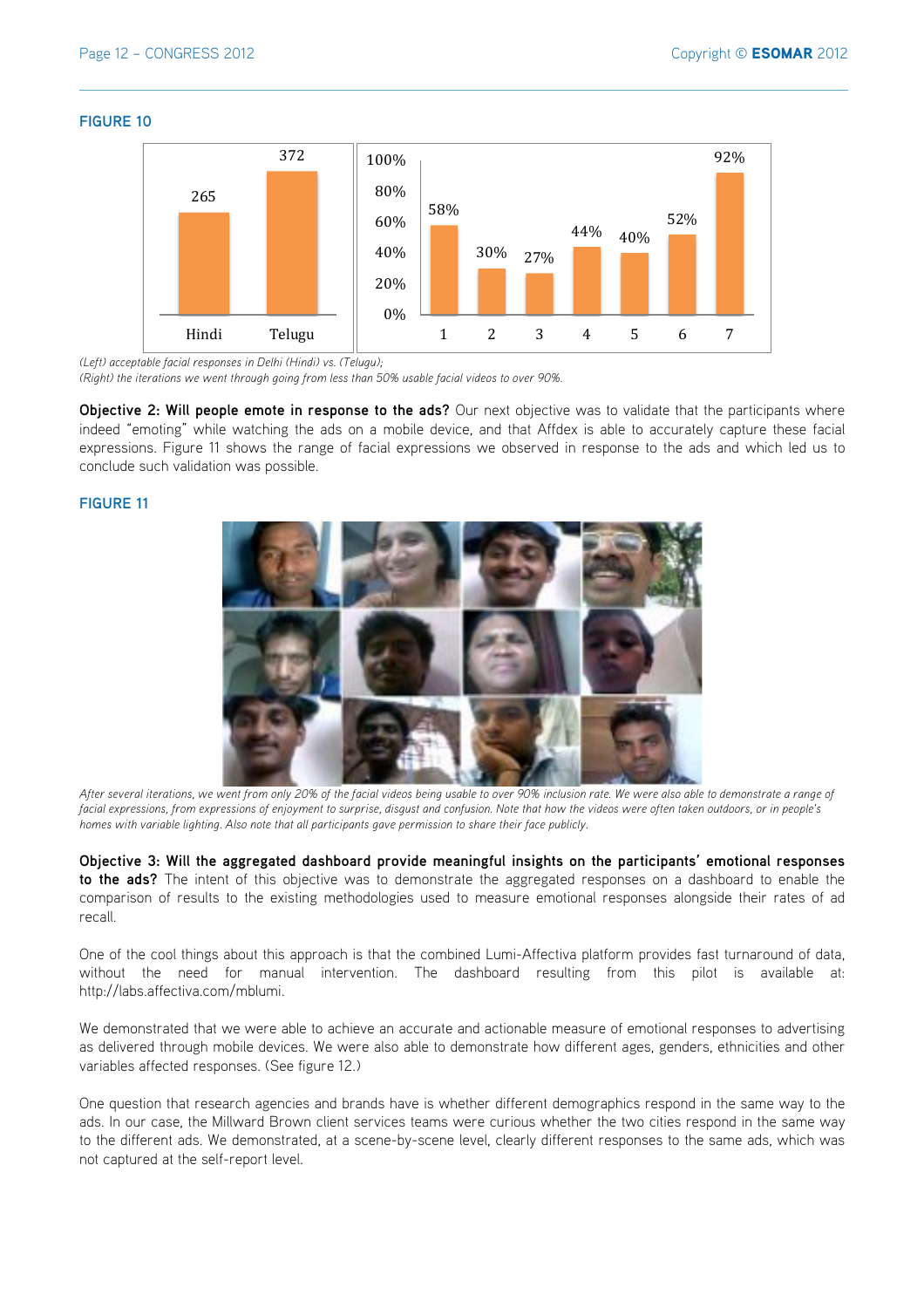### **FIGURE 12**



*Participants in Hyderabad (shown in green) found a scene funny whereas participants in Delhi didn't (shown in blue).*

Figure 13 shows the Telugu-speaking participants' smiles peaking when the motorcycle driver follows the truck and shouts at the passenger. In contrast (figure 14) many Hindi-speaking participants smiled when the passenger advised the motorcycle driver to calm down and drink 7 Up instead of taking risks.

Such data allows for ad optimization per demographic or location. We also able to generate a "face-finder" view, which synchronizes the face with the ads and the aggregated emotion metrics brings the data to life by show natural responses to the ads.

## **FIGURE 13**



*Contrary to the previous example, participants in Delhi found the motorcyclist scene very funny, while participants in Hyderabad didn't.*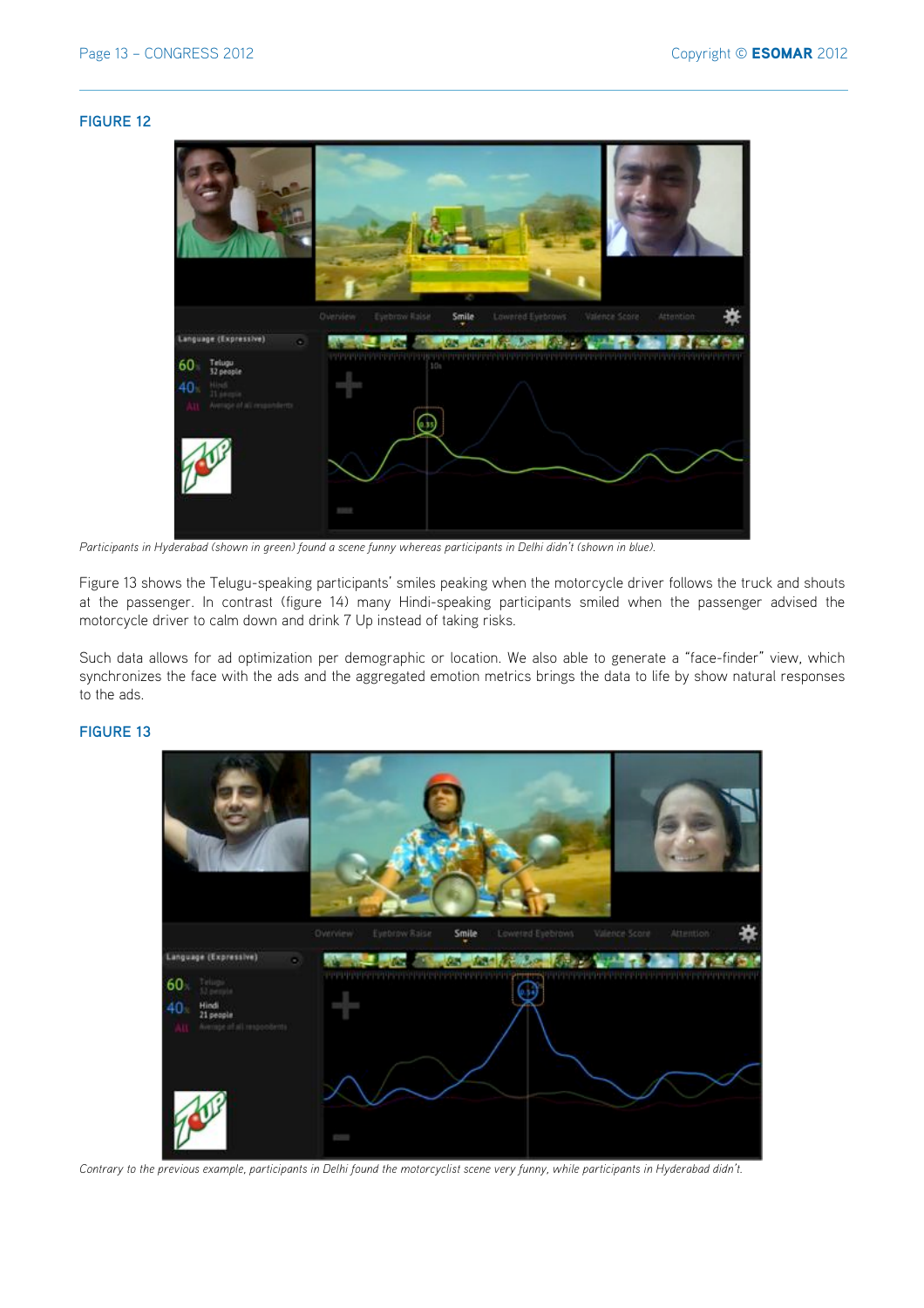We also measured the "expressiveness", or the overall magnitude and intensity of facial expressions observed during the ads. The more emotive an ad, the more likely it is to be effective, especially if it is designed to elicit emotional responses. For example, we flagged the low expressiveness response of the Pepsi ad, which was clearly lower than the rest of the ads we tested in this pilot. (See figure 14.)

The dashboard also supports a segmented analysis of the emotion metrics by integrating the self-reported questions, such as recall. In some cases we observed that participants who recalled an ad, responded to some of the scenes earlier than those participants who were seeing it for the first time. This points to potential implicit measure of recall, which would be incredibly powerful in ad testing and tracking.

## **FIGURE 14, OVERALL EXPRESSIVENESS, OR THE AMOUNT AND INTENSITY OF FACIAL EXPRESSIONS OBSERVED IN RESPONSE TO THE AD, FOR EACH OF THE SIX ADS TESTED**





| Ad                  | <b>Acceptable</b><br><b>Responses</b> | <b>Expressive</b><br><b>Responses</b> | %<br><b>Expressive</b> | <b>Telugu</b> | <b>Hindi</b> |
|---------------------|---------------------------------------|---------------------------------------|------------------------|---------------|--------------|
| 7 Up                | 102                                   | 53                                    | 52%                    | 32            | 21           |
| Sprite              | 113                                   | 53                                    | 47%                    | 31            | 22           |
| Coke                | 104                                   | 48                                    | 46%                    | 27            | 21           |
| Thums Up            | 103                                   | 45                                    | 44%                    | 27            | 18           |
| <b>Mountain Dew</b> | 106                                   | 46                                    | 43%                    | 28            | 18           |
| Pepsi               | 109                                   | 30                                    | 28%                    | 16            | 14           |

## **CONCLUSIONS AND FUTURE DIRECTIONS**

This paper demonstrated the power of using mobile devices in advertising testing and tracking to improve the reach and accuracy of these studies -- across borders, gender, age and more. Our key learnings included the following:

- We showed that a minimum viable product approach works and enabled us to take an idea to market fast.
- Mobile allows you to play embrace the opportunity for change rather than try to just adapt your existing methodologies to the new technology.
- Measuring emotions with facial coding is now possible on mobile devices, is unobtrusive and scalable while bypassing cognitive biases in responses.
- Facial coding gave a moment-by-moment analysis of scenes that elicited an emotional response, as well as yielded ad-level insights into ad effectiveness.

Where do we go from here? The real power of mobile-enabled research is that we are able to take full advantage of the ubiquity and the incredible richness of functionality available in today's "smartphones." Affectiva and Lumi integrated mobile platforms with emotion measurement technology.

With this, we are stepping into the realm of behavioral market research. We believe that there will be even more possibility when we merge active research tools, emotional measurement, and other passive behavioral measurement tools created by Lumi's sister company RealityMine. With the RealityMine technology we can measure consumer activity through and around their mobile devices and as a result we can understand the context in which people are being exposed to these ads we can measure, and the emotional impact it is making, to more fully evaluate the impact of marketing and the subsequent changes in consumer behavior in the short and long term